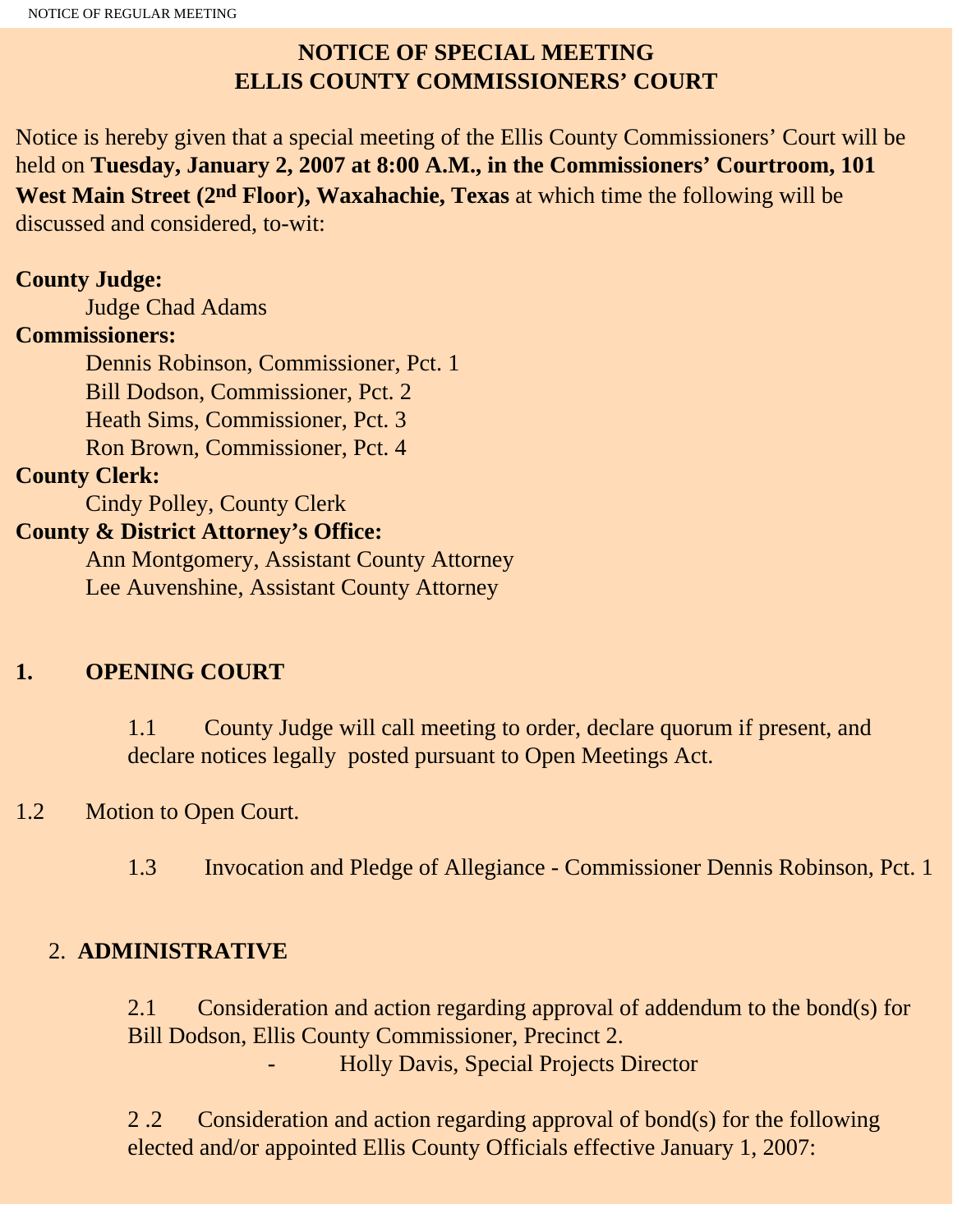Chad Adams County Judge Bob Carroll Judge, County Court at Law Number 1 Gene Calvert Judge, County Court at Law Number 2 Jackie Miller, Jr. Justice of the Peace, Precinct 2 Steve McKinney Constable, Precinct 4 - Holly Davis, Special Projects Director

2.3 Consideration and action regarding approval of corrected bond(s) for the following elected and/or appointed Ellis County Officials effective January 1, 2007:

| <b>Curtis Polk</b>       | Justice of the Peace, Precinct 3              |
|--------------------------|-----------------------------------------------|
| <b>Mike Navarro</b>      | <b>Ellis County Auditor</b>                   |
| $\overline{\phantom{0}}$ | <b>Holly Davis, Special Projects Director</b> |

### **3. RECESS TO CONVENE TO EXECUTIVE SESSION**

#### **4. EXECUTIVE SESSION**

"The Commissioners' Court of Ellis County reserves the right to adjourn into **Executive Session** at any time during the course of this meeting to discuss any of the matters listed in this agenda, in the order deemed appropriate, as authorized by Texas Government Code §551.071**,** or to seek the advice of its attorney and/or other attorneys representing Ellis County on any matter in which the duty of the attorney to the Commissioners' Court under the Texas Disciplinary Rules of Professional Conduct of the State Bar of Texas clearly conflicts with Texas Government Code Chapter 551 or as otherwise may be permitted under §551.071."

## **5 ADJOURNMENT OF EXECUTIVE SESSION**

### **6. ADJOURNMENT**

Signed this the 29th day of December, 2006.

 $\overline{\phantom{a}}$  , and the set of the set of the set of the set of the set of the set of the set of the set of the set of the set of the set of the set of the set of the set of the set of the set of the set of the set of the s